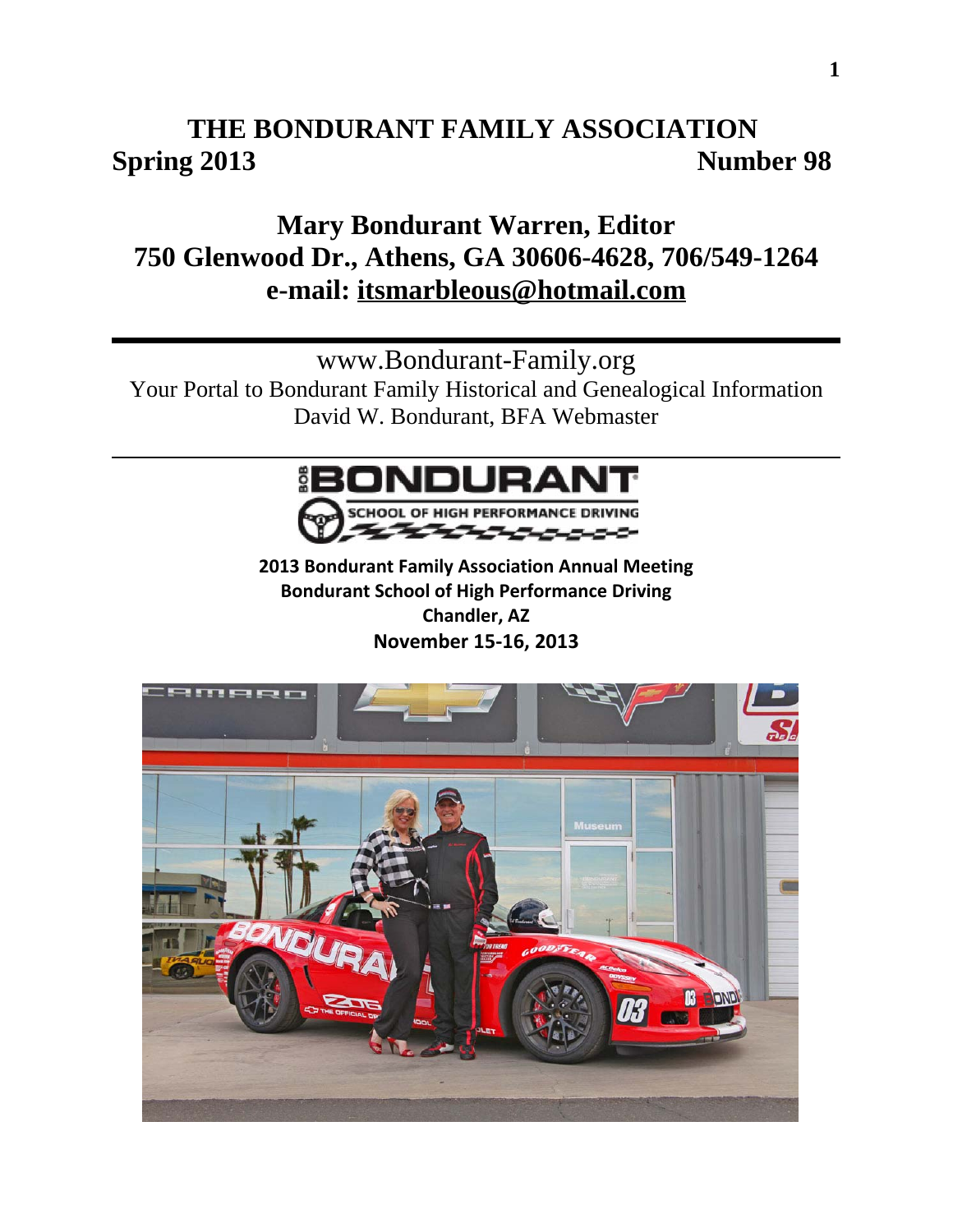**We are pleased to announce the 2013 BFA Annual Meeting, November 15 & 16 in Chandler, AZ. Our hosts are Pat & Bob Bondurant. They are putting on a very special event for their Bondurant cousins.** 

**We will stay at the Wild Horse Pass Hotel & Casino, 5040 Wild Horse Pass Blvd., Chandler, AZ 85048 (http://www.wildhorsepass.com) where you will receive a special price of \$149 for Friday/Saturday and \$129 for weekdays. Please call 520‐796‐ 4900 and ask for the Bondurant Rate (price based upon availability so make your reservation early).**

**The BFA meeting starts on Friday evening, November 15 at 6:00 pm at the Bondurant School event center with Dinner and a Meet Your Kin gathering.** 

**On Saturday morning at 9:30am, we will meet again at the Bondurant School event center for our Annual Business Meeting and a genealogical presentation followed by lunch.**

**On Saturday afternoon, there will be a driver's course for all interested participants. The event will include: Timed Autocross, Lead and Follow, Accident Avoidance Simulator and Hot Laps.**

# **Here's a description of each ‐‐**

**Timed Autocross: The autocross is a mini road course set up on an asphalt paddock with white lines and cones. Competitors negotiate this course by practicing good braking and car control. Each driver will have the opportunity for practice runs before they are timed. The overall fastest time will be announced at the conclusion of the program.**

**Lead and Follow: Everyone has an opportunity to drive on a real racetrack. A Bondurant instructor will lead small groups at a time. Each person drives at their own comfort level, and as the confidence of the drivers build, the instructor allows the speed to build. The student will learn how to drive the "racing line" of the track, and will also learn about proper braking points and cornering techniques.**

**Accident Avoidance Simulator: Our accident simulator is a state‐of‐the‐art device which allows the instructor to change traffic lights as drivers enter the zone where they will need to make split‐second decisions for lane changes and braking.**

**Hot Laps: Buckle up and hold on for the ride of your life! An experienced professional instructor will do the driving as guests experience the road course the way real race**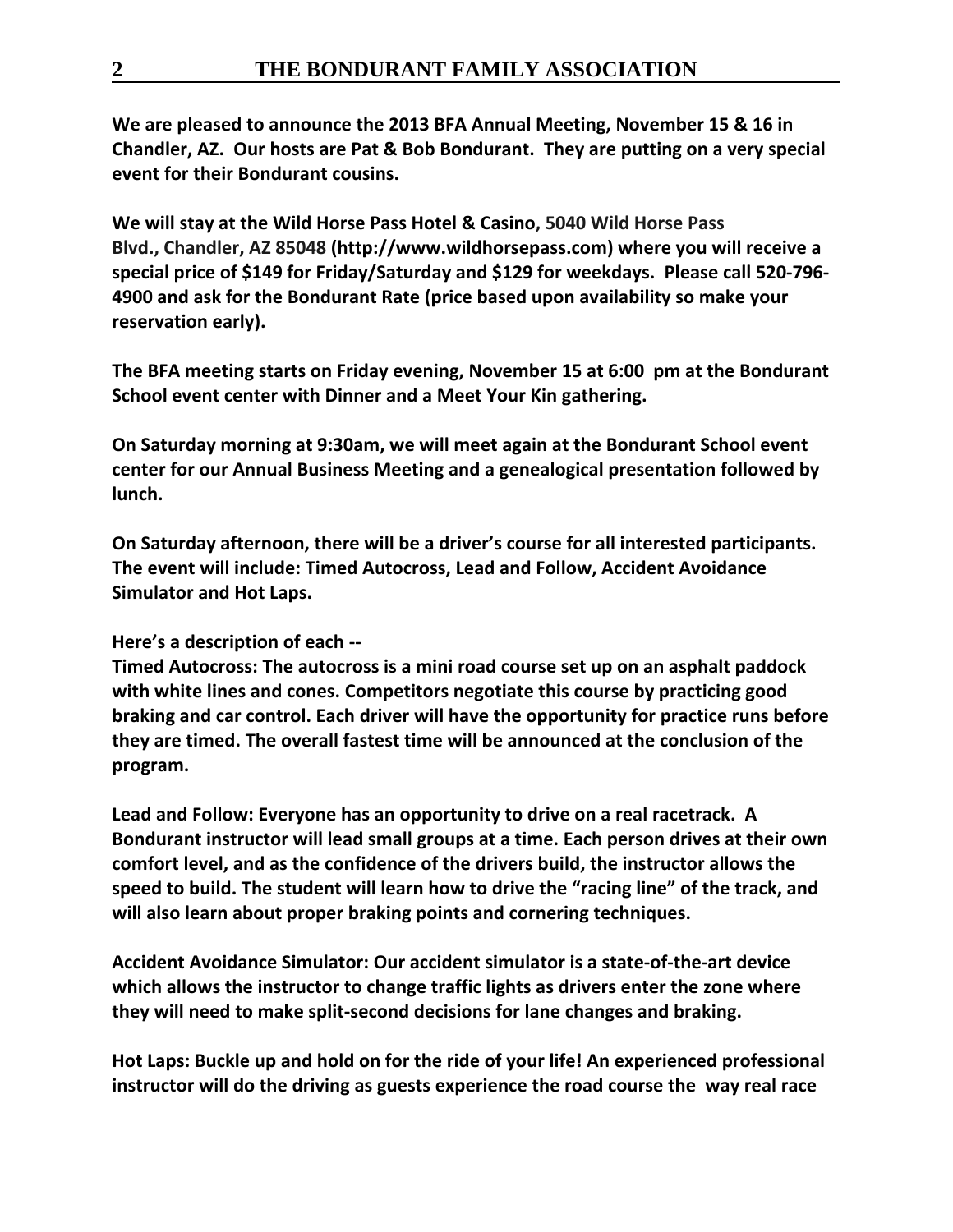**drivers do: at top speed! When they leave the driving to the instructors, Bondurant guests fly around the course faster than they would dare to drive themselves!**

**On Saturday evening at 5:30 pm, a closing dinner will be held at the School as our annual meeting draws to a close.** 

**Please fill out the attached reservation form and either email or mail it to Lindsey Bates (lbates@bondurant.com), PO Box 51980, Phoenix, AZ 85076. The three meals, driver's course, and Bondurant School hat & shirt are offered for an amazing \$75. This is tremendous opportunity for your family to get to experience the Bondurant School along with meeting other Bondurant relatives from all over the country.**

**The Meeting Reservation Form is easily detached, and on page 19.**

# **We Need Your DNA!**

**If you are a male with the Bondurant surname, and haven't done the genetic test, we need you to take advantage of this offer. All you have to do is swab your mouth with their Q-tip, and send it in. Painless! Your DNA sample will help confirm which son of Jean Pierre you descended from. \*\*\*\***

**FTDNA.com's Sizzling Summer Sale** 

**We have been working with Illumina to offer our Family Finder autosomal test for only \$99 during our summer event. In fact, if we receive enough orders at \$99, Illumina may be able to help us keep it at this extremely low of rate of \$99!**

**Beginning on Thursday, June 27, 2013 and running until Friday, July 26, 2013, we will offer the following:**

**Family Finder was \$289 Now \$99 \*\*\*\* mtDNA Full Sequence was \$289 Now \$189 Y-DNA37 was \$169 Now \$129 Y-DNA67 was \$268 Now \$208 Y-DNA111 was \$359 Now \$308 Family Finder + Y-DNA37 was \$368 Now \$228 Family Finder + Y-DNA67 was \$467 Now \$307 Family Finder + mtDNAFullSequence was \$398 Now \$288 Comprehensive Genome (Y-DNA67, FMS & FF) was \$666 Now \$496**

**REMEMBER: ALL ORDERS MUST BE PLACED AND PAID FOR BY 11:59pm CST, JULY 26, 2013, TO RECEIVE THESE SPECIAL PRICES.**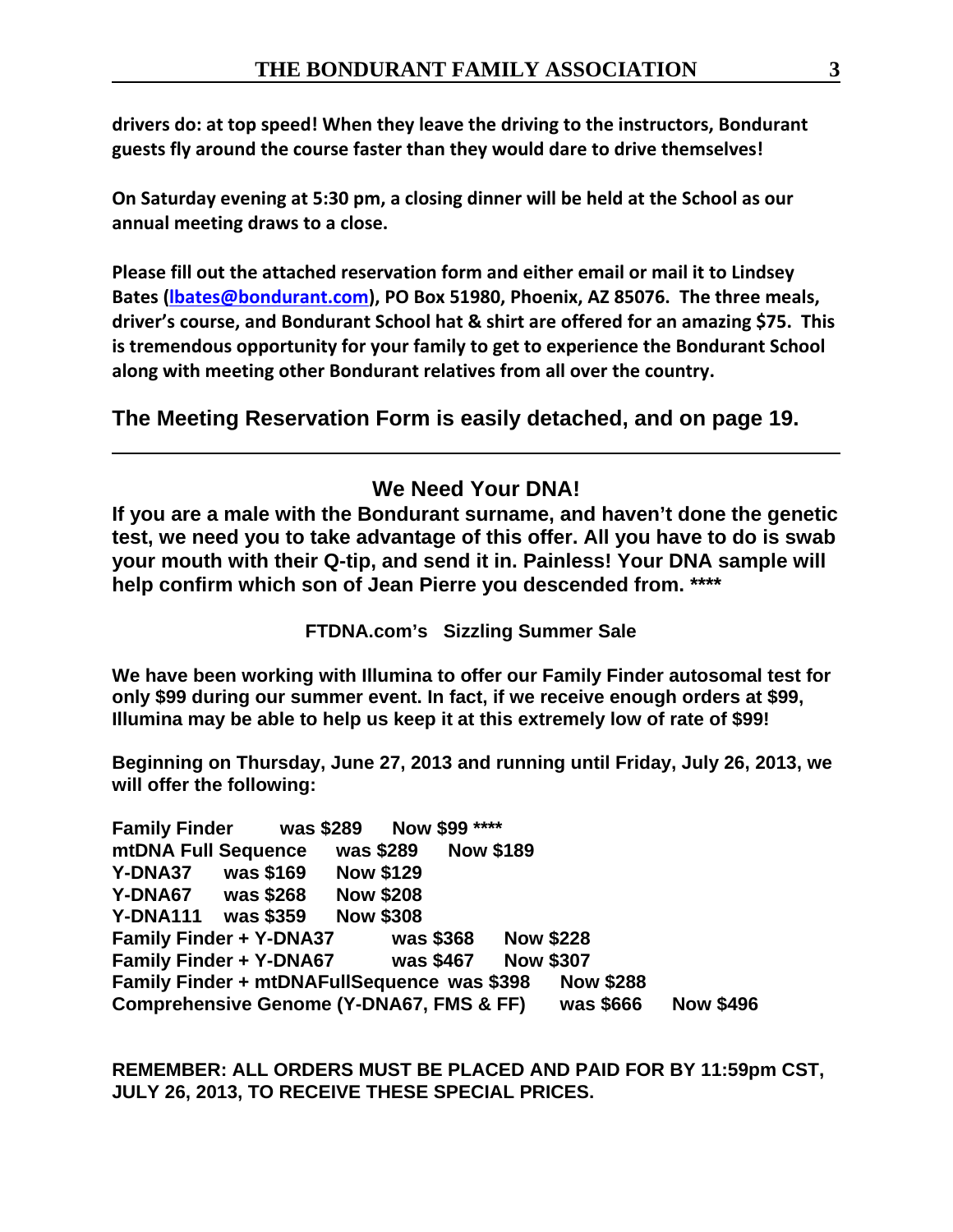### **4 THE BONDURANT FAMILY ASSOCIATION**

**a** JUSTICE Un arbitre de football libanais a été condamné à Singapour à six mois de prison après avoir reconnu avoir accepté les faveurs. sexuelles de prostituées pour arranger le résultat d'un match



· VIADUC **Quinze mille** coureurs sont attendus le 18 mai 2014 sour la edition de la ourse Elffage u Viaduc de mau, Cette vurse étant de is en plus pulaire en rope, les criptions t ouvertes N.COUTSE-

geucde u.org



is pays isar 1556\$

#### tations s en un ussi

#### ations in). du

 $014)$ 

BS.

championnat de France de Super- trois enfants poursuivent ce travail au bike ce week-end, le circuit de Lédenon ne s'offre que de rares instants de répit. De compétitions autos et motos en essais ou entraînements d'ordre privé, on y tourne en rond plus de 300 jours par an. La rançon de la gloire

pour cette piste qui épouse les reliefs de ce coin de garrigue si judicieusement qu'on s'y précipite aujourd'hui de l'Europe entière.

#### Une affaire familiale

officiellement baptisé le Très 16 juin 1973, le circuit fête ainsi aujourd'hui ses quarante d'années d'existence, Quatre décennies durant lesquelles ses infrastructures n'ont cessé de se moderniser, de se sécuriser pour répondre à l'évolution des sports mécaniques de haut niveau.

ris d'assaut par les motards du À la barre, Sylvie Bondurand et ses donc qu'un circuit sinon une simple quotidien, parfois même sept jours sur sept. Car le circuit de Lédenon a de tout temps été une affaire de famille. Une incrovable aventure initiée par Jean-Claude Bondurand "père" à l'aube des années 70.

la quarantaine vrombissante

Inspiré par l'initiative de Paul Ricard, Jean-Claude Bondurand a réussi il y a quarante ans à donner naissance à son propre circuit. Chapeau!

#### «Pas si sorcier que ca» Jean-Claude Bondurand

Celui qui était alors un jeune avocat nîmois eut l'idée saugrenue de bâtir un circuit automobile. Sans le moindre complexe, ni la mesure de la colossale entreprise à laquelle il s'attelait... - Paul Ricard venait de faire le sien au Castellet. Je me suis dit, pourquoi n'en ferais-je pas autant! Cela ne me paraissait pas si sorcier qu'on voulait bien me le dire. Après tout, qu'était-ce

portion de route?», s'en amuse encore aujourd'hui le paisible retraité, qui a depuis longtemps passé les rennes du circuit à son épouse.

Sans avoir recours au moindre financement extérieur ou à de quelconques soutiens, sinon celui de sa compagne, Jean-Claude Bondurand se lancera ainsi pendant plus de deux ans dans la construction de "son" circuit... Et pratiquement de ses propres mains! - C'était folklorique. J'avais racheté un views bulldozer aux Domaines, avec lequel je venais gratter et déplacer la caillasse à tout moment. Avec Sylvie, nous y passions nos soirées, nos week-ends... » Pour la majorité des observateurs de l'époque, le projet relevait de l'utopie et semblait voué à l'échec. A tort! C'était il y a 40 ans.

**JACQUES FURET** redac.sports@midilibre.com



Il Avec sa magnifique piste de 3,150 km, le circuit de Lédenon attire aujourd'hui des compétiteurs de l'Europe entière.

AUTO / MOTO Le 16 juin 1973 naissait la piste gardoise

Le circuit de Lédenon,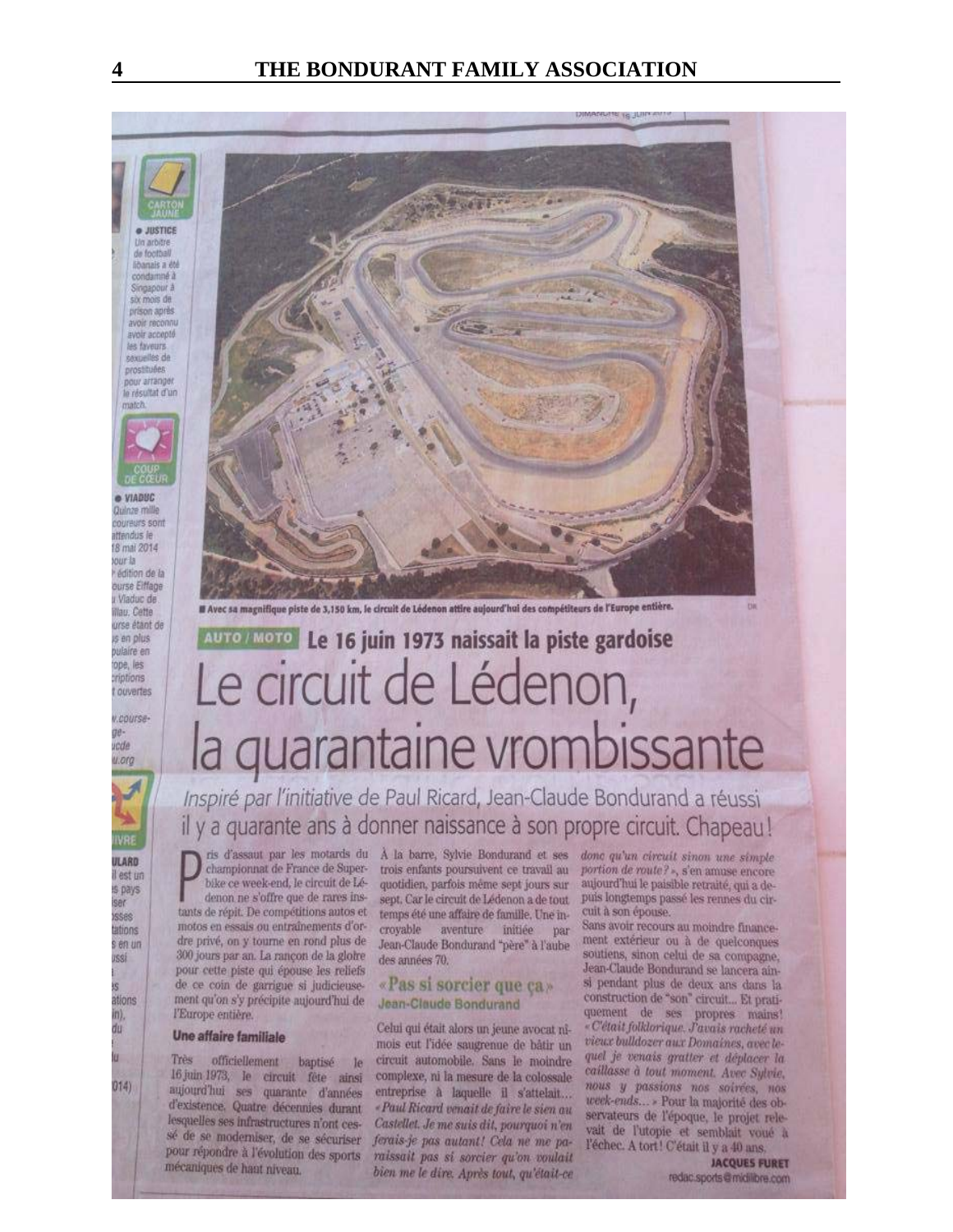**Thanks to Phillippe Bondurant, who sent this French news story of another Bondurant who built a race course. "Ledenon Motor Racing Circuit was built almost single-handedly by Jean-Claude Bondurand 40 years ago."**

#### **Hummeldorf Names First-Team Academic; All American Bondurant Third-Team.**

Annapolis, Md. Recent Naval Academy graduates Jackson Hummeldorf and **Ben Bondurant** were named to the 2013 Capital One Academic All-America Division I men's at-large team, the College Sports Information Directors of America (CoSIDA) announced June 6, 2013.

The at-large team of the Capital One Academic All-America program includes the sports of fencing, golf, gymastics, ice hockey, lacrosse, rifle, skiing, swimming and diving, tennis, water polo for both men and women, bowling, crew, field hockey for women, and vollyball and wrestling for men. . . .

**Bondurant**, a 2013 graduate from Atlanta, GA, becomes the third member of the Navy men's swimming and diving team to earn academic all-America honors over the last five years, and the first since Alex Buck garndered the accolade in the spring of 2010. A first-team academic all-district selection as a Junior and Senior, Bondurant was named to the Patriot League All-Academic Team in each of the past three seasons.

He also earned First-Team All-Patriot League honors in 2011, 2012, and 2013 for his performance in the pool, winning three individual and three relay events at the 2013 league championship, while totaling five wins and three second-place finishes in the eight individual events he competed in at the meet over the last three years. Bondurant also competed in the 2013 U.S.Olympic Team Trials. The Ocean Engineering major graduated this spring with a cumulative grade-point average of 3.45. He received Navy Submarines for his service assignment.

Navy's seven Capital One Academic All-America honors this year gives the Naval Academy 93 selections all-time, with 60 of them coming since the 1999-2000 academic year. The seven academic All-America awards are the most won by the Naval Academy in school history, surpassing the record of six set four times in the last six years.

#### **Mrs. Mary Nita Bondurant**

Thanks to Ruby Talley Smith, rubygem3@verizon.net, for the news story of this lady and her work at a new Discovery Park of America now under construction near Union City, TN.

She is now the marketing director for the park, brain-child of Robert Kirkland and his wife Jenny, whose efforts in Obion Co., TN, to build the Discovery Park, was the subject of a newspaper article.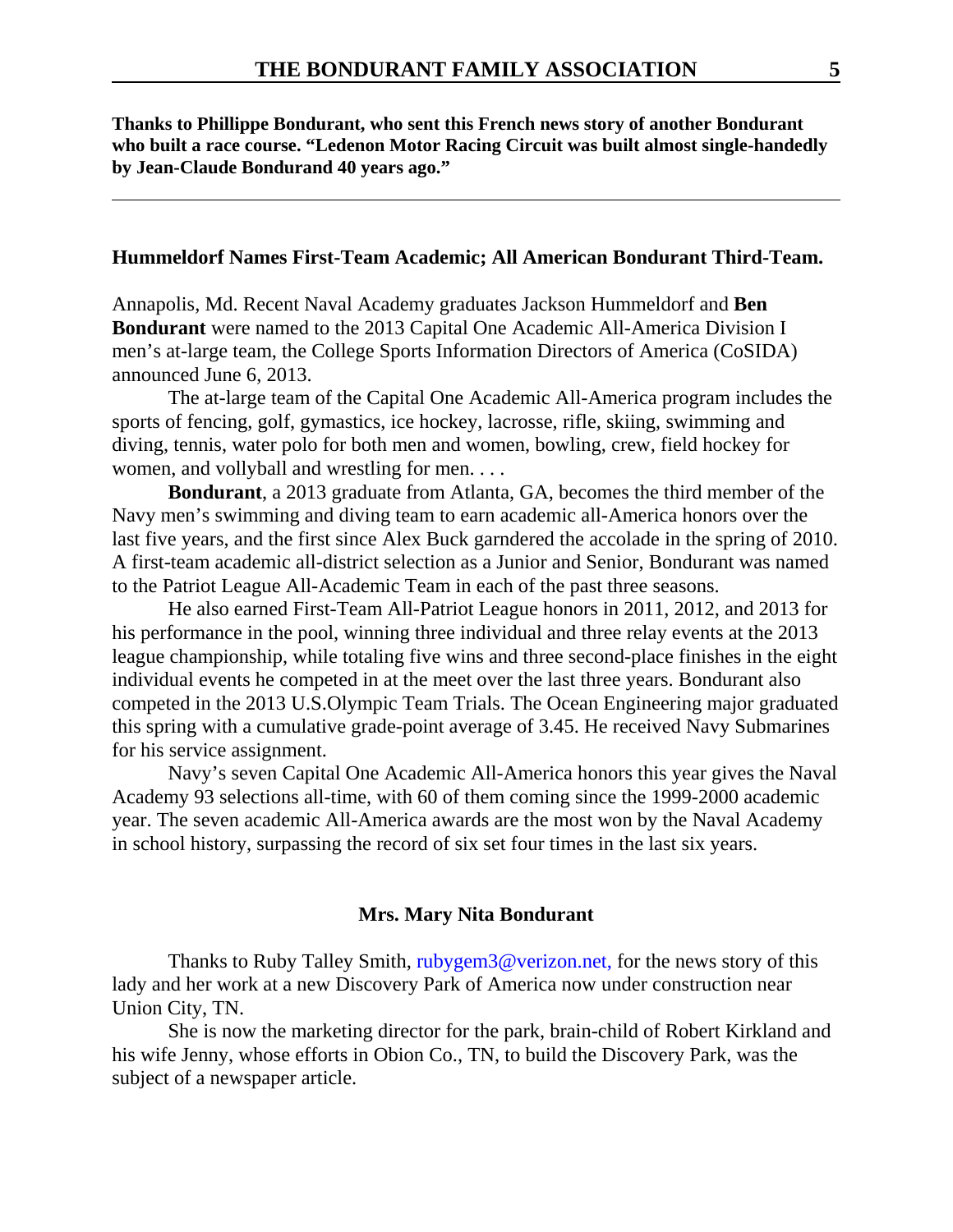Mary Nita Bondurant, native of KY, is the wife of 37 years of Jim Bondurant, the First State Bank development officer. They have two children, and 4 grandchildren.

"Our son Dr. Dylan Bondurant and his wife Courtney, have two children and live here in Union City. Our daughter Katie lives in Franklin with her husband Jeremy, and is a Mom who spends her time taking care of their family which includes two children."

#### **WECOME NEW MEMBERS!**

**Evert Leroy and Denyce E. Bondurant, 2875 Mojave Circle, Happy Jack, AZ 96024. 928/477-3337. Robert Lewis Bondurant, 10645 N. Tatum Blvd., #200-323, Phoenix, AZ 85028. 480/961-0143. Anita Louise Cole-Taylor, 11811 S. Briar Patch Dr., Midlothian, VA 23113. 804/379- 9708.**

#### **DEATHS**

Thanks to Ken Morgan (cosmicdot@earthlink.net) who sent the obituaries of his two aunts, both Bondurant wives.

#### **ELOISE WILSON BONDURANT (1914-2012)**

She died at the age of 97 at Virginia Beach, VA. Born in South Norfolk, Eloise was the daughter of Samuel W. and Jennie L. Wilson. Her husband was the late Herbert Louis Bondurant, Jr.

Survivors are daughter Ann Bondurant Womack and husband Robert, son Herbert Louis Bondurant III, and wife Diane. Seven grandchildren: Randal, Richard, and Robert Womack, Jr., Scott, Samuel Bondurant, Stacey Bondurant Larmore and Meghan Bondurant Harris, and 8 great grandchildren.

#### **LOIS FAYE BONDURANT (1928-2013)**

Faye died 12 April 2013 at Beth Shalom Village, Virginia Beach, VA. Born in Norfolk, VA, 9 Nov. 1928, Faye was the daughter of George Percy Grimes, Sr., and Ruth Lupton Grimes. She was predeceased by her husband of 52 years, M. Nelson Bondurant, Sr., her daughter Bonnie Bondurant Kingery, grandson Nathaniel Bondurant Browning, and sisters Elizabeth (Libby) Savage, and Georgia Malinovsky.

Survivors are sons Maury N. Bondurant, Jr. and wife Brenda, and Michael Keith Bondurant and wife Jakki. Grandchildren are Alexandra, Betsy, and Aaron Bondurant, Matthew Browning, Kevin Kingery, and great greanddaughters Caroline Rowe Browning and Bonnie Grace Browning.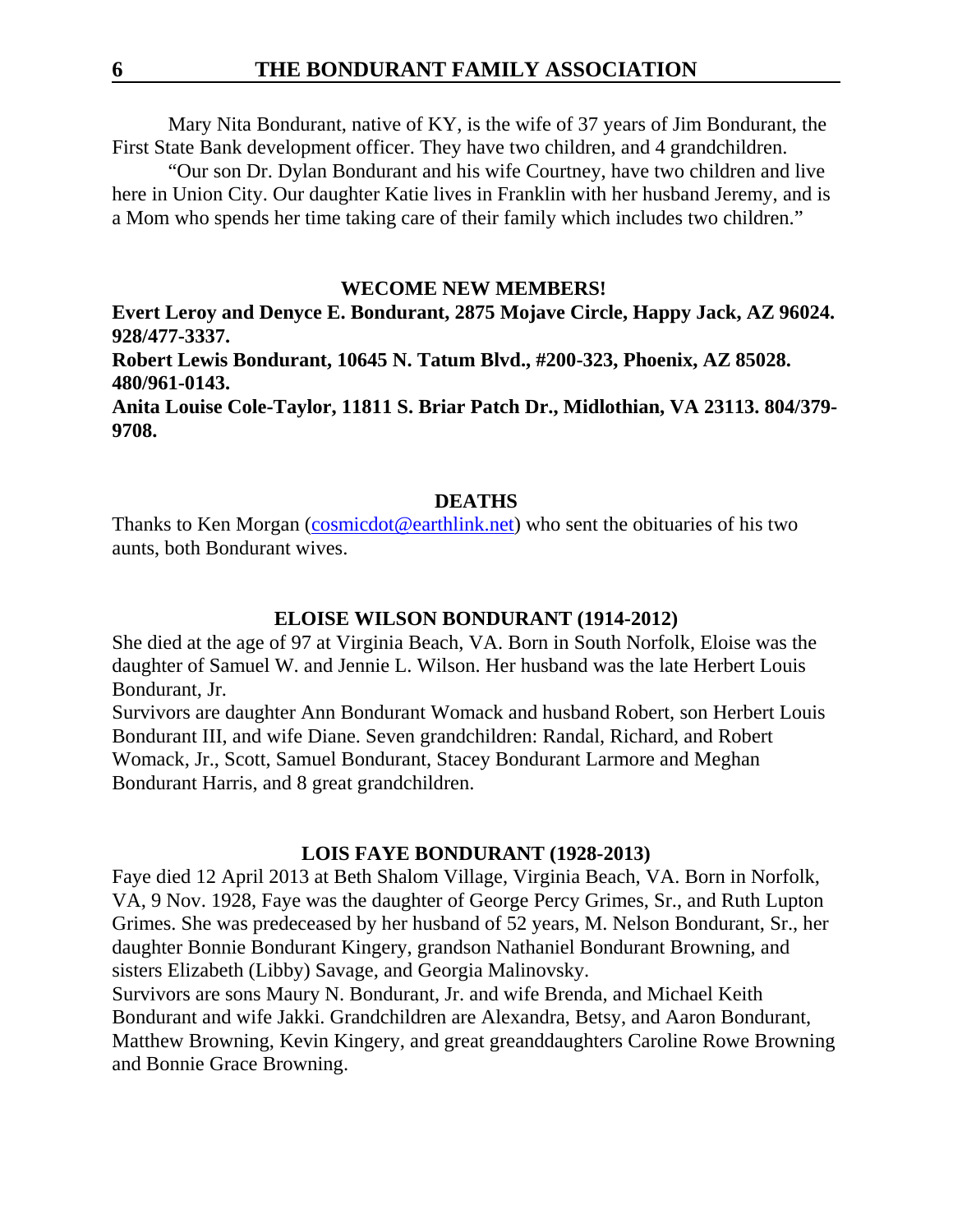# **WALNUT GROVE PRESBYTERIAN CHURCH CEMETERY**

Located at 3012 Lee Highway, Bristol, VA, 24201

A letter received from Sallyanne Mumpower-Heltzel and Ada Black, the Cemetery Committee of this church, asked for donations from descendants and friends toward the upkeep of this small church's cemetery. Contributions can be made to the fund at the church's address.

"A few years ago members of the Walnut Grove Cemetery Committee walked through the Cemetery and recorded names found on stones, many of which were buried after Catherine McConnell's *High on a Windy Hill* was published.

In order to have a good history of the cemetery, if you know someone buried there without a stone, please let us know so we can add the name to our list. Obituaries of the deceased without headstones would be very helpful," they added.

These are the surnames found on the cemetery's tombstones, some may be allied families of the Bondurants: Almany, Andrews, Arteburn, Atkins, Austin, Bailey, Ball, Bane, Baber, Barnes, Begley, Birdwell, Bishop, BONDURANT, Booher, Boyd, Bradley, Branson, Brown, Broyles, Buchanan, Burnette, Campbell, Cantrell, Carmack, Carrier, Carson, Casteel, Chandler, Chapman, Cheeks, Childress, Clark, Cole, Colston, Conley, Cormany, Craig, Cunningham, Dennison, Dickerson, Dickenson, Dishman, Dotson, Doyle, Dryden, Dutton, Eads, Elam, Erb, Farris, Faust, Feathers, Fleenor, Foster, France, Fry, Gammon, Garrett, Gilliam, Gobble, Goodman, Goodson, Gorman, Gray, Green, Grubb, Hale, Hall, Hamm, Hanby, Harless, Hayden, Helton, Heuitt, Hickok, Hilliard, Hilton, Holmes, Hopkins, Houser, Isner, Jessee, Jones, Keesee, Keller, Kent, Kilgore, Lamburth, Large, Latham, Laughlin, LeGard, Leonard, Lewis, Love, Lowe, Mantz, Martin, McCall, McCarter, McChesney, McCracken, McDaniel, McVeigh, Melvin, Metcalf, Miller, Minnick, Mobley, Morefield, Morton, Mumpower, Newman, Noonkester, Norton, Offield, Ornduff, Orr, Owens, Parker, Phillips, Poole, Poore, Prater, Preston, Ramsey, Ray, Riddle, Roberts, Rodgers, Sawyer, Sauls, Scott, Self, Senter, Shannon, Sharrett, Sheffey, Sherman, Sherrell, Shomette, Shufeldt, Shupe, Sira, Skeenes, Smith, Sproles, Stark, Stone, Stophel, Stout, Susong, Summers, Tate, Teeter, Tester, Tuell, Vail, Wallace, Watson, Whitaker, Whitten, Willoughby, Wills, Wilson, Winston, Withers, Wolfe, Worley, Wright, Yates, York, and Yount.

Identified as being buried in the churchyard are the following Bondurants. Mariontine M. Bondurant, born 29 Feb. 1825, died 22 Feb. 1901, Wallace Switch, Washington Co., VA., and his wife Margaret J. Goodman, born 1838 VA, died 14 May 1887.

Their son: Joseph Lafayette or Joseph Lee F. Bondurant, July 1867 VA, died 27 May 1945 in Bristol, VA, age 77.

Joseph was survived by 4 children, Hershel, Ernest, Irvin, and Mildred Bondurant, as well as 3 sisters, (Ella, Harriet, and Lillie) according to his obituary.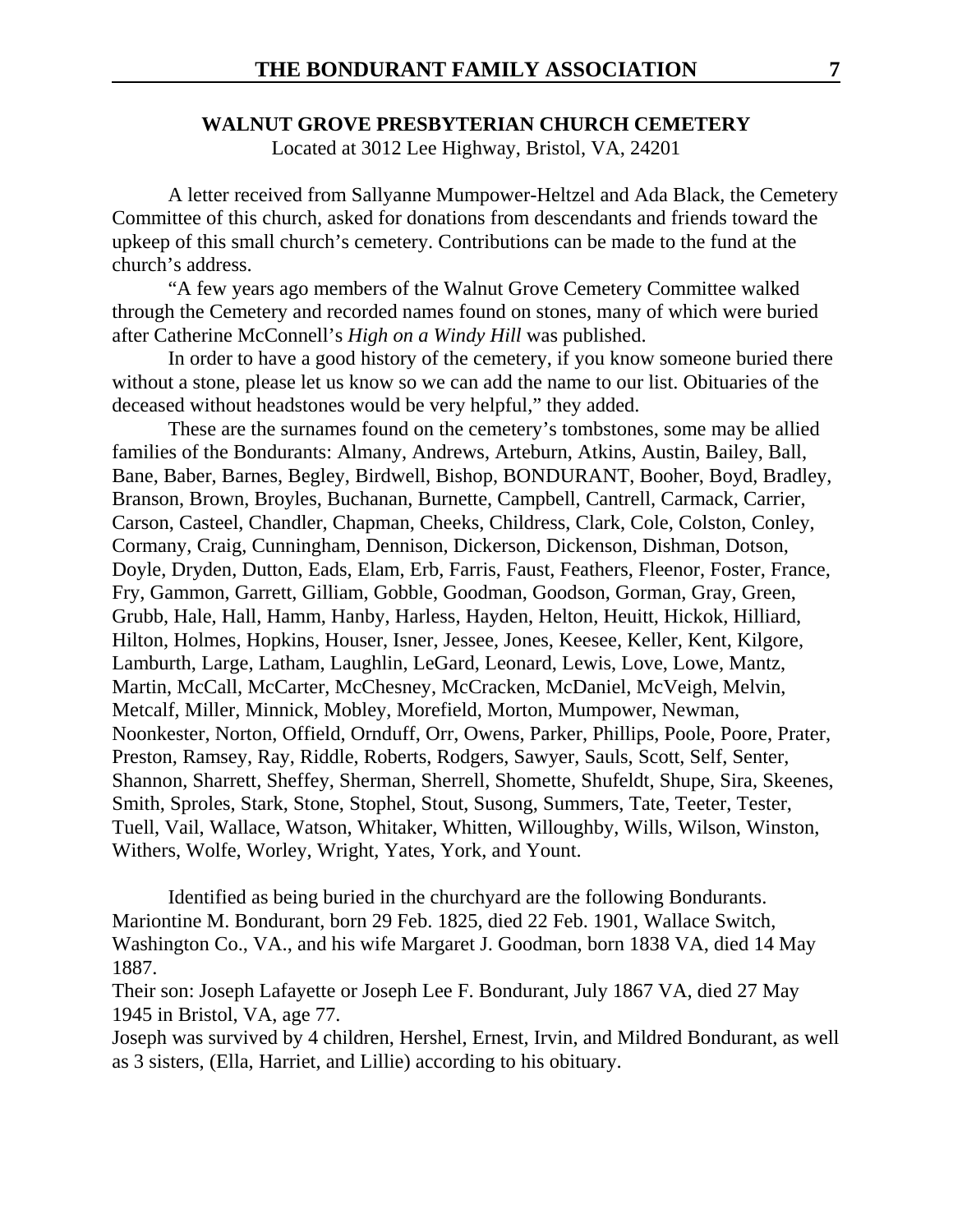**EDITOR'S NOTE:** Mariontine Bondurant was the son of Joseph P. Bondurant (1783- 1835) and Mary G. "Polly" Agee (1801-1859), and grandson of Rev. Thomas Bondurant and Rhoda Agee.

If you know of other Bondurants, or kin, buried in the Walnut Grove Presbyterian Church Cemetery, please send the information (and a donation) to their cemetery committee.

# **ALEXANDER CONLEY BONDURANT & MARGARET MARILLA BROOKS founders of Bondurant, IA**

**Alexander Conley Bondurant**, born 1 Sept. 1829 Sangamon Co., IL, died 17 Sept. 1899 Bondurant, Polk Co., IA. Married 21 Oct. 1861 in IA, Margaret Marilla Brooks, born 17 Feb. 1844 Montgomery, IN, died 6 Aug. 1919 Bondurant, IA.

**Charles Burton Bondurant,** their son, was born 4 Dec. 1873, IA, died 20 March 1966 in Flathead Co., MT. He married Minnie Geneva (Murine) Iseminger, born 8 May 1874 Polk Co., IA, died 15 May 1955, Custer Co., MT. Their 8 children were: Heber Leroy (below) Charles Burton, Jr., born 6 June 1899, died 18 Nov. 1970 Morris Alexander, born 16 Sept. 1907 Kalispell, MT James Adam "Jay", born 12 June 1912 Kalispell, died Sept. 1997 Missoula, MT Florence M. born 26 Sept 1898, died 12 Jan. 1984 Eugene Conley, born 16 Nov. 1900, died 21 Dec. 1966 Mildred "Winnie" born 29 Sept. 1903, died 22 June 1915 Theodore H. "Teddy" born 9 Sept. 1907, died 23 Aug. 1910.

**Heber LeRoy Bondurant,** their son, was born 17 Jan. 1896, died 4 May 1949 in Colusa Co., CA. He married 10 Jan 1916 in Kalispell, MT, Greta Maxine Dean, born 25 Jan. 1892 Cero Gordo Co., IA, died 11 May 1993 in Sacramento CA. Their 3 children were: Dean Burton (below) Ruth Ann born 1 Aug. 1920 Whitefish, died 20 July 2005 Heber Leroy "John", Jr., born 18 April 1923 MT, died 18 Oct. 1970 Santa Clara, CA

**Dean Burton Bondurant,** their son, was born 26 Sept. 1916 Kalispell, MT, died 20 July 1993, in Santa Clara Co., CA. He married 9 June 1940 Helen Ruth Blaisdell, born 9 March 1923 Lansing, MI, died 18 March 2003, Sunnyvale, Santa Clara Co., CA. They were parents of 7 children: Evert Leroy, born 20 Dec. 1943 James Richard, born 24 June 1945 Larry Eugene, born 12 March 1947 Nancy Diane born 18 Sept. 1949 Joyce Elaine, born 26 Dec. 1951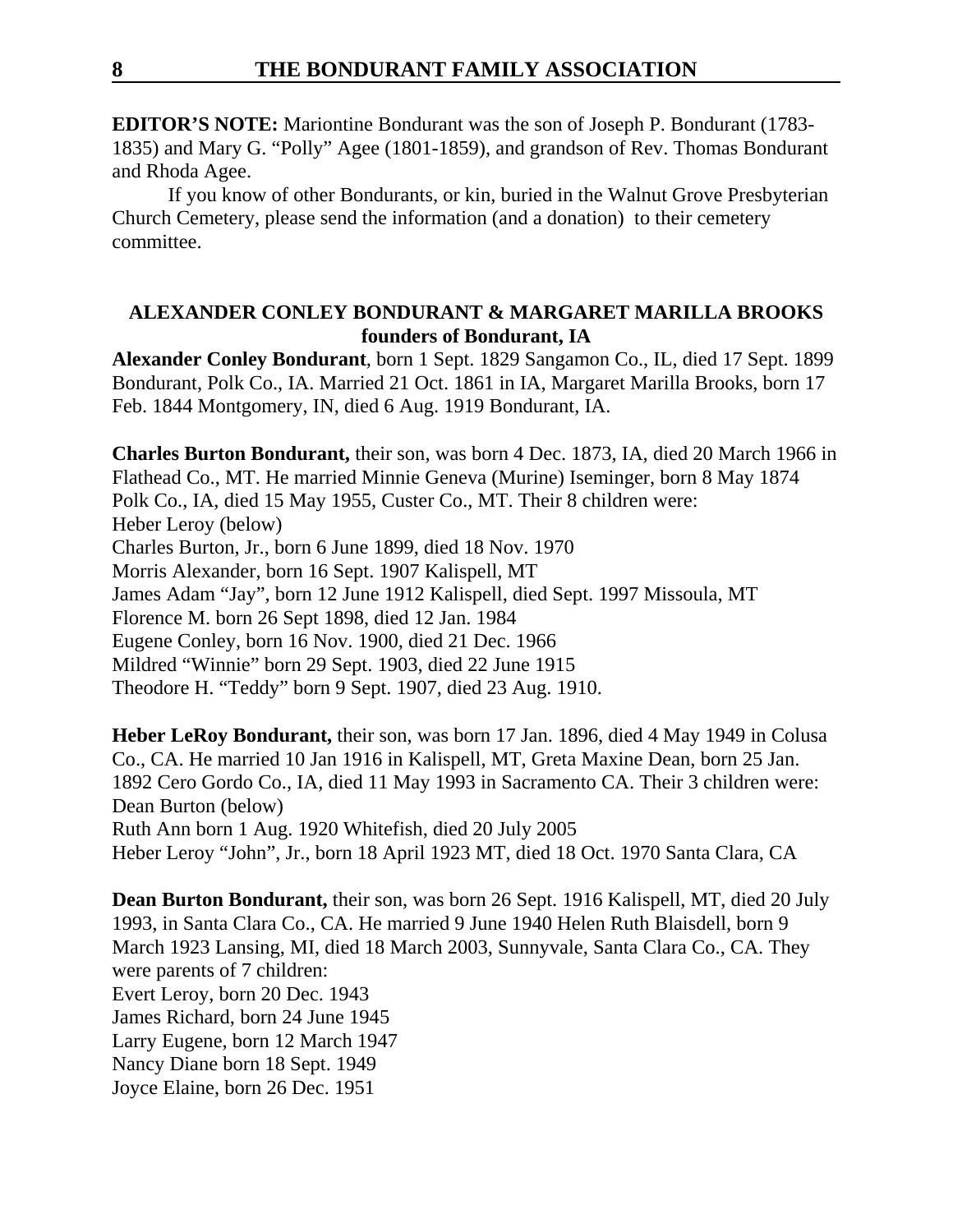Bruce Wayne, born 26 July 1959 Brian David, born 9 Oct. 1962, died 10 Nov. 1998**.**

**Evert Leroy Bondurant,** born Lnsing, MI, married 27 Dec. 1964, Sunnyvale, CA, Deynice Ellen Emmett, born 27 Jan. 1949, San Jose, CA. Three children: Peggy Lynn, born 13 Apr. 1970 Scott Allen, 14 July 1971 Steven Lewis, born 20 Sept. 1972**.**

# **JOSEPH BONDURANT & AGNES RADFORD**

Anita Louise Cole-Taylor's records go back to Jean Pierre and Ann, but lose the Bondurant surname early. Joseph (no middle name) was the oldest son of Jean Pierre. Joseph and Agnes Radford Bondurant were parents of seven children, including daughter.

**Lucy Susannah "Sukey" Bondurant**, born about 1756 in Buckingham Co., VA, died 1849 in Weakley Co., TN. She married Jeffrey Davis, born March 1762 in Cumberland Co., VA, died 30 Jan. 1801 in Cumberland Co. Six children, birth order unknown: Joseph B., born about 1780 Powhatan Co., VA Benjamin Thaddeus, born 5 Aug. 1794 Powhatan Co., VA, died 23 March 1868 Cayce, KY Jeffrey H. (below) George, born about 1797 Powhatan Co., Ga Rebecca Nancy, married Alfred Alonzo Edmiston 1826 in Davidson Co., TN. 2 daughters **Jeffrey H Davis**, born about 1795 Powhatan Co., VA, died 1866. He married Elizabeth Forlines, born about 1805 VA, died 1860, and had 11 children: William T., born 1822, died 18 May 1872, married Elizabeth F. Boatwright, 13 May 1843 Elizabeth A., born 1823, married William Wilkinson, 21 Jan. 1846 Robert Joseph (below) Lucy Jane, born 1827, married Joseph T. Wood 23 July 1842 Emmaline F. married Philip Worsham, 20 Dec. 1848 infant Davis, female, born 1831 George W., born 1833, died 8 Oct. 1867, married Mary E. Russell 17 Jan. 1855 Rebecca born 1834, married Alfred Wilkinson Lysander Davis born 1836, married Julia A. (Graves) Mosby, 24 Nov. 1858 Benjamin F. born 1839, married 1<sup>st</sup> Martha Mann 24 Oct. 1860, then 2<sup>nd</sup> Ann E. Toney, 8 Aug. 1871 Matilda, born 1841, died before 1867.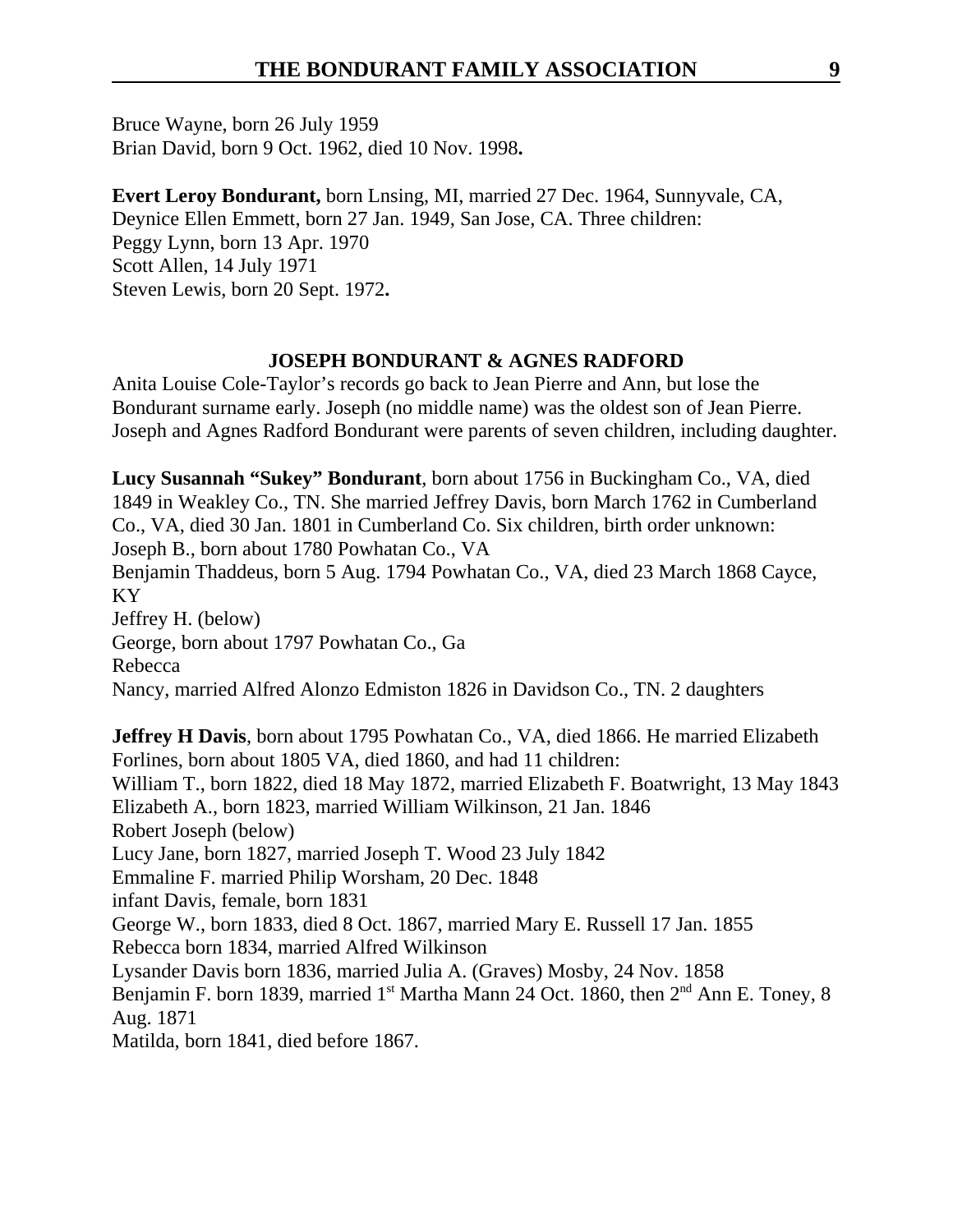**Robert Joseph Davis,** born 1825, married 17 Jan. 1849 Elizabeth T. Simpson, and had 5 children: John Jeffrey, born 28 Nov. 1849, died 29 Jan. 1937 William R., born 28 Sept. 1843, died 8 May 1922, married Malissa Worsham Robert born about 1856 Mary Nora born about 1858 Walter Jackson (below)

Robert then married Jane Leah Simpson 22 March 1865 and had 5 more children: Jane Elizabeth, born 4 Dec. 1867, died 31 Aug. 1949 Andrew Martin, born 4 Feb. 1870, died 30 July 1960 Clara, born 7 Dec. 1871, died 21 April 1952 A. Haley, born 13 Feb. 1874, died 2 Feb. 1955 Polly, born 1875, died 1965.

Robert J. Davis lived in Amelia Co., VA, during his adult life, and in 1850 was overseer for Hilary Harris in Powhatan Co., Va. He was in the Civil War, shot in the right ankle at the battle of Mechanicsville. His right leg had to be amputated at the knee.

**Walter Jackson Davis**, born 18 June 1862 Amelia Co., VA, died 22 Oct. 1938. He married Lucy Jane Browning 26 Oct. 1890. She was born 29 March 1864, died 31 Dec. 1928. Both buried in Red Land Baptist church Cemetery, Powhatan, VA. Children: Raymond Roy, born 7 Sept. 1891, died 11 May 1954 Granville Dow born 2 Aug. 1893, died 1 July 1973 Annie Mae, born 1 April 1896, died 21 Dec, 1918, married Joseph Downey Addie Leigh, born 13 May 1898, died 19 April 1989, married Marshall Parrish Worsham Walter Browning, born 1 Dec. 1899, died 13 April 1937, married Nannie Bowman Harvey Hollon (below) Irvin Elmore, born 15 Dec. 103, died 13 Dec. 1968 Lewis Reid, born 29 Dec. 1905, died 27 April 1978, married Juliette Alma Wooldridge.

**Harvey Hollon Davis**, born 26 Oct. 1901 Powhatan, VA, died 9 June 1964, Richmond, VA. He married 19 June 1925 in Richmond, VA, to Annie Elizabeth Wooldridge, born 18 Jan. Powhatan, VA, died 4 June 2005, Chesterfield, VA. Both are buried in Maury Cemetery, Richmond, VA. Their only child was:

**Louise Elizabeth Davis,** born Norfolk, VA 9 Nov. 1829, died 5 Aril 1913, Chesterfield, VA. She married 25 April 1947 at Weatherford Memorial Baptist Church, Richmond, VA, to Earnest Benjamin Cole, born 15 May 1823 Ettrick, VA, died 13 March 1986, Richmond, VA. Their five children are:

Anita Louise, married ? Taylor, children Cameron Cole Taylor born 25 May 1994, & Andrew Quinn Taylor born 16 Dec. 1995. Divorced.

Patricia Ann, married Nicholas Juan Leshkow, Jr., dau. Katherine Victoria Leshkow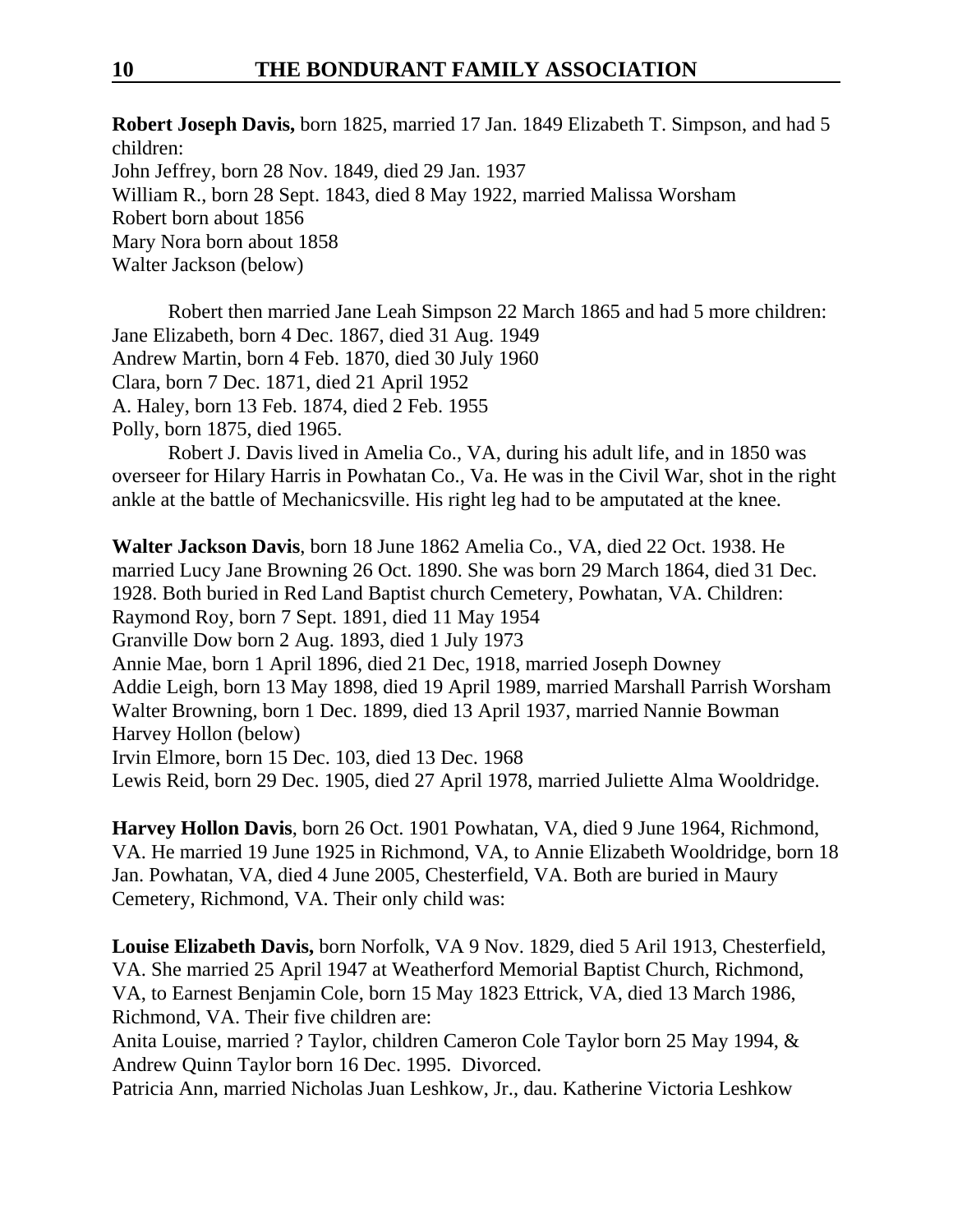Barbara Lee, married Robert Alan Zirkle Marvin Wayne Carol Faye.

### **MOSELEY - BONDURANT - GLOVER**

Thanks to Judy Tanner, jtanner@gmail.com, for adding to the information printed in #97.

I have some information on the heirs mentioned in the 1868 will of Joseph Bondurant, son of Edward Bondurant and Magdalene Moseley. Joseph Bondurant and his wife Elizabeth Moseley did not have any children. They were also cousins, for Elizabeth was the daughter of Thomas Smith Moseley and Magdalene Guerrant. Joseph's mother Magdalene Verreuil Moseley and Elizabeth's father Thomas Smith Moseley were siblings.

In the newsletter you asked about Mary, the wife of Joseph B. Glover. I have her listed as Mary M. Nelson, born 1824 KY, daughter of Mary Ann Moseley, born 30 March 1787 Buckingham Co., VA, and her  $2<sup>nd</sup>$  husband Joseph Nelson (1785-1854) who married 10 Sept. 1820 in Montgomery Co., KY.

Mary Ann Moseley's first husband was William Thompson. She was the daughter of Thomas Smith Moseley and Magdalene Guerrant.

Joseph B. Glover was a son of Peter Guerrant Glover and Martha Moseley, another daughter of Thomas Smith Moseley and Magdalene Guerrant.

About Magdalene V. Moseley's middle name. I believe it was Verreuil, not Veril, after her great grandmother Magdalene Verreuil (1683-1731), who was the daughter of Moise/Moyse Verreuil and Magdalene Prodhomme. The Verreuil family came to VA in 1700 on the PETER AND ANTHONY as did Jean Pierre Bondurant.

Magdalene Verreuil married 1<sup>st</sup> Antoine Trabue about 1704 in VA, and later Pierre Chastain, both Huguenot families of Manakintown, VA.

Judy added later, Magdalene Verreuil Moseley and Thomas Smith Moseley were two of 13 known children of Lt. Robert Peter Moseley (1732-1804) and Mary Magdalene Guerrant (1740-1826), see #50, page 10.

Mary M. Nelson Glover was born 1824 in Montgomery Co., KY, died there in 1904. She was buried in Machpelah Cemetery, Mount Sterling, KY.

Clint Bondurant**, wyoming1953@earthlink.net,** also filled in the data on Joseph B. Glover and Mary E. Nelson.

My first thought was that Mary was related to Joseph somehow, it would have been through the Moseley side of the family. I was able to confirm Mary's maiden name as Nelson by 5 of the 9 children born to her. My guess is that Joseph B. Glover was an overseer or hired man for Joseph Bondurant. It also crossed my mind that Joseph B. Glover's middle might be Bondurant, but no proof of that.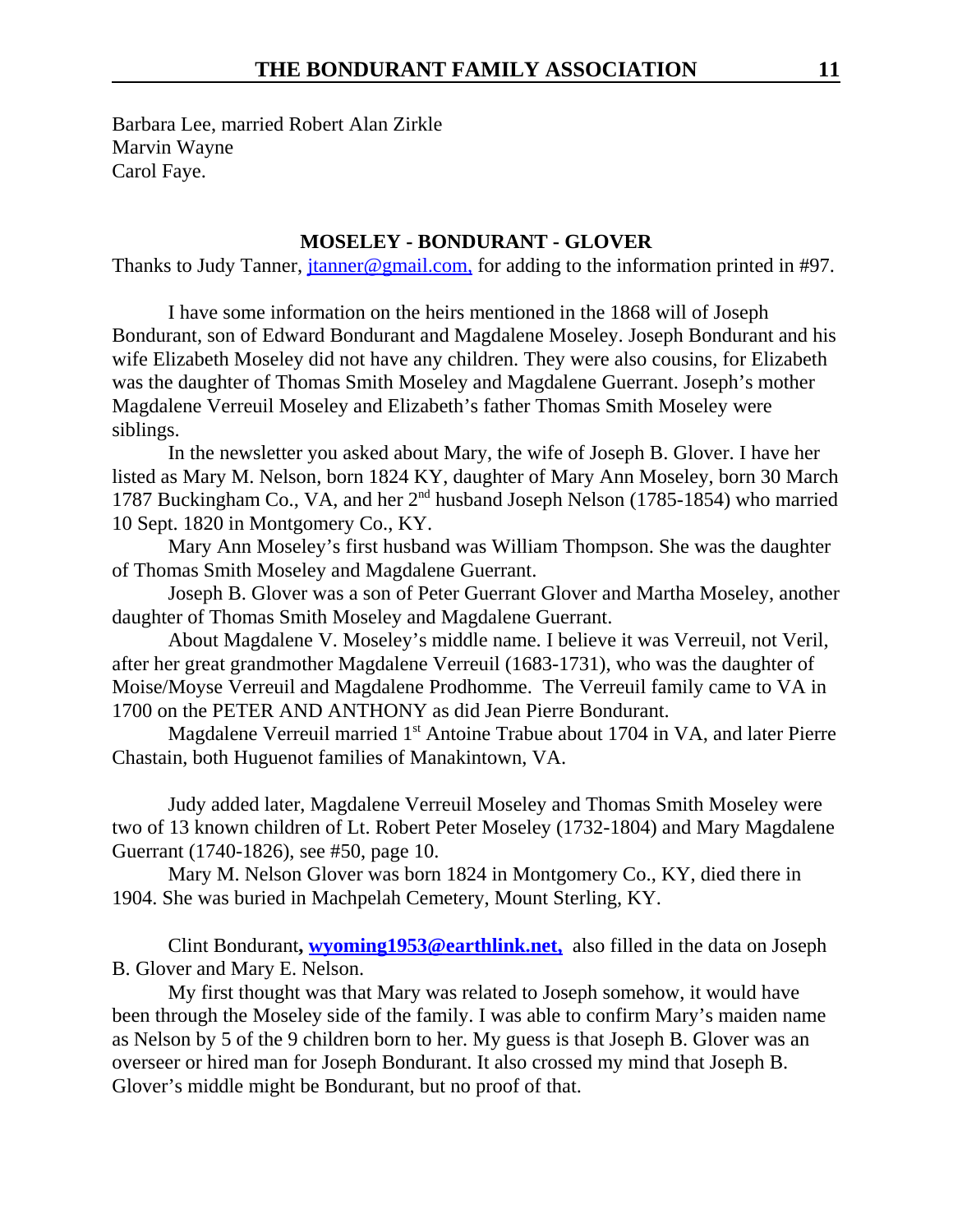The Glover's children were:

Martha E. born 5 Jan. 1846, Mt. Sterling, Montgomery Co., KY, died 30 Oct. 1928, Louisville, Jefferson Co., KY Peter G. born about 1848, moved to MO prior to 1900, no further information Joseph, born 1850, died 1888, buried in Mt. Sterling City Cemetery, Ky. Ella D., born 1851, died 1860, buried in Mt. Sterling City Cemetery, Ky. Robert W., born 24 May 1853 possibly Montgomery Co., KY. Thomas W., born 11 Jan. 1857, Montgomery Co., KY Virgil, born 29 July 1858, Montgomery Co., KY Edwin B., in 1860 census but no further information Mary E., born 28 Aug. 1861 Montgomery Co., KY.

#### **ROBERT HUGHES, JR.**

Mr. William McCallum, wmccallum@bham.r.com**,** asked if this man was a descendant of Joseph Taylor Hughes, born 1835, who married Sally E. Bondurant, born 1841, and had a son Bondurant Hughes, born 1864, who married Jemima Latimer.

**Editor's Note:** Joseph Taylor Hughes was born ca. 1835 MO, and his wife Sally E. Bondurant, born ca. 1841 in MO. She was the daughter of Charles Palmore Bondurant (1803-1885) and Caroline Eliza Smith (1809-1886).

Six children were born to the Hughes:

Wilson, born ca. 1858 Bessie, born ca. 1861 Bondurant, born ca. 1864 Juanetta, born ca. 1867 Catherine, born ca. 1870 Leo, born ca. 1881, died 1930.

We have records of descendants only of Bondurant Hughes, who married Jemima Latimer. Their three children were: Latimer, died 1959 George B. Dewey (1898-1965).

Latimer Hughes married Mary Emerson, and had a son Charles L. Hughes who married Helen E. Hocum [sic], and had one son Lawrence L. Hughes, born 1945.

Has anyone more information on Latimer or Charles L. Hughes and their descendants? Or who the parents of Robert Hughes, Jr. are? Were they connected to the Bondurants?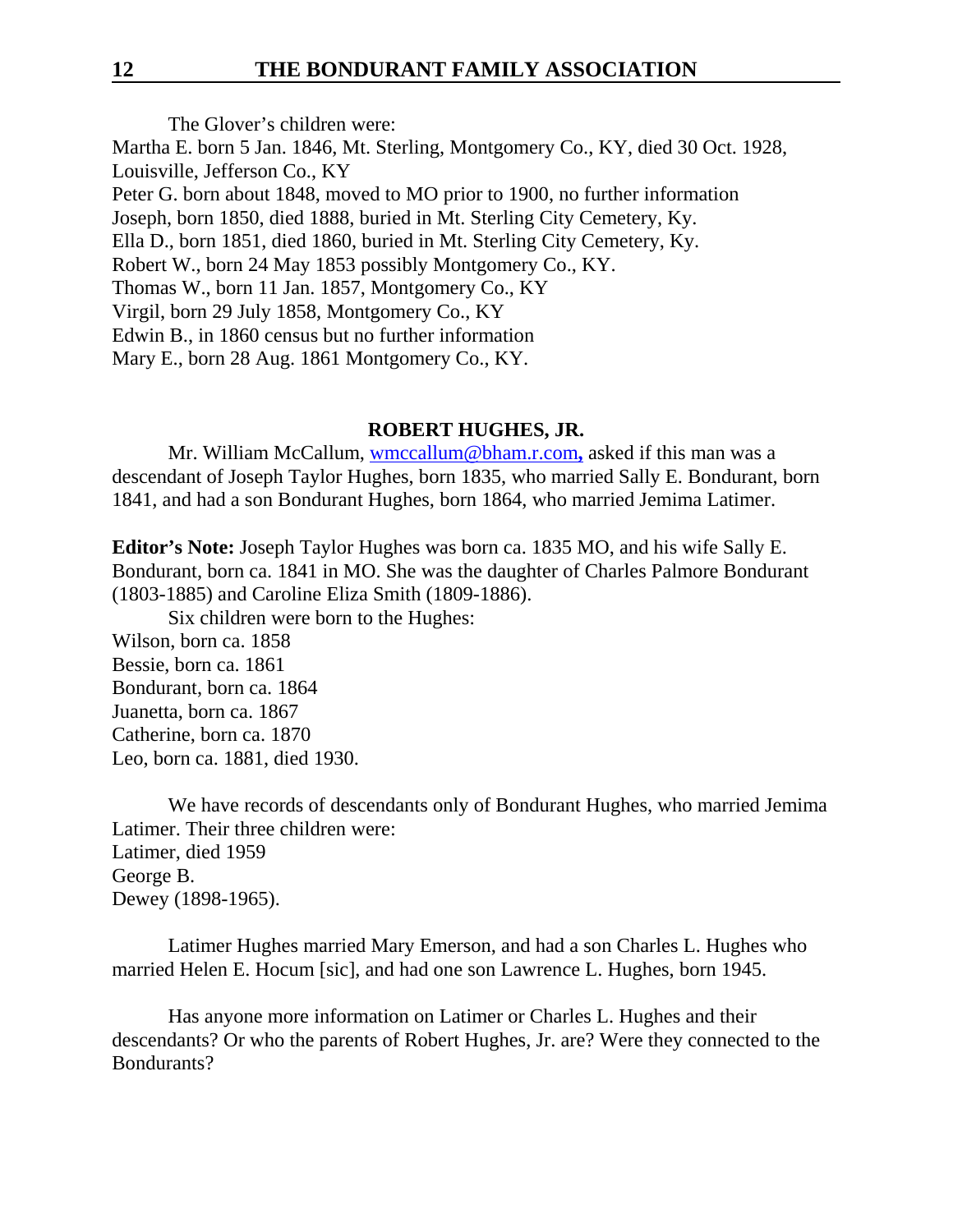### **FRANCOISE BONDURANT, Jean Pierre's sister**

We descendants of Jean Pierre have spent years following his path from Genolhac, Gard, France, to Virginia. But we have also known for years that Jean Pierre had a younger sister who remained in France. Both their parents and grandparents were Huguenots when the children were born, but with the Revocation of the Edict of Nantes in 1685, the Bondurants recanted and 7 year old Jean Pierre, heir to the estate, was rebaptized as a Catholic.

Both parents died before the children were teenagers, they lived with a cousin, Andre Bondurant, an apothecary, and at one time Mayor of the town of Genolhac, in the house on le grand Rue.

#### **What Became of Francoise?**

No marriage license, or entry in the Genolhac Catholic church register has yet been found, for we presumed she had married someone from her home town.

It was by accident that we learned that Francoise had married Raymond Masson, and was living in Genolhac when news of the death of her husband at St. Amboix, Gard, in April 1703, was sent to her. Raymond died in a clash with the King's troops while fighting with the Camisards (the Huguenot faction). Whether there were children, we don't yet know. – We may have French Masson cousins – keep looking!

#### **THE SALLEES**

#### by Mary Bondurant Warren

Jean Pierre and Ann's daughter Francoise Bondurant became the wife of Jean Pierre Sallee of Manakintown. Their children are also Bondurant descendants, but few til now have participated in the BFA. Their descendants have an interesting ancestry, and this may help some of them learn what difficulty their Sallees went through to establish the family in the New World.

In BFA issue 12, Richard Pierson Sallee presented a brief overview of the Sallee family history, and his line of descent from Peter and Frances' son Joseph Sallee.

#### **ABRAHAM SALLE**

#### **In France - St. Martin's, Isle of Re, Parish of Aunis, France.**

Jean Salle and his wife Marie became parents about 1675 of a son Abraham. At this time the Catholics and Protestants in France were at peace. When, why, and how Abraham fled to England I do not know. Abraham may have married Olive Perrault during their stay in England, and they came first to New York, and then to Virginia. At least 6 of their 7 children were born in the Manakintown area. Birthplace and date of daughters Judith & Marianne is unknown.

Olive apparently died prior to 1718 when Abraham wrote his will. In it he left "my estate in England and France to be divided equally among my children." Whether this was wishful thinking, or he actually had a foreign estate remains to be proved. Children: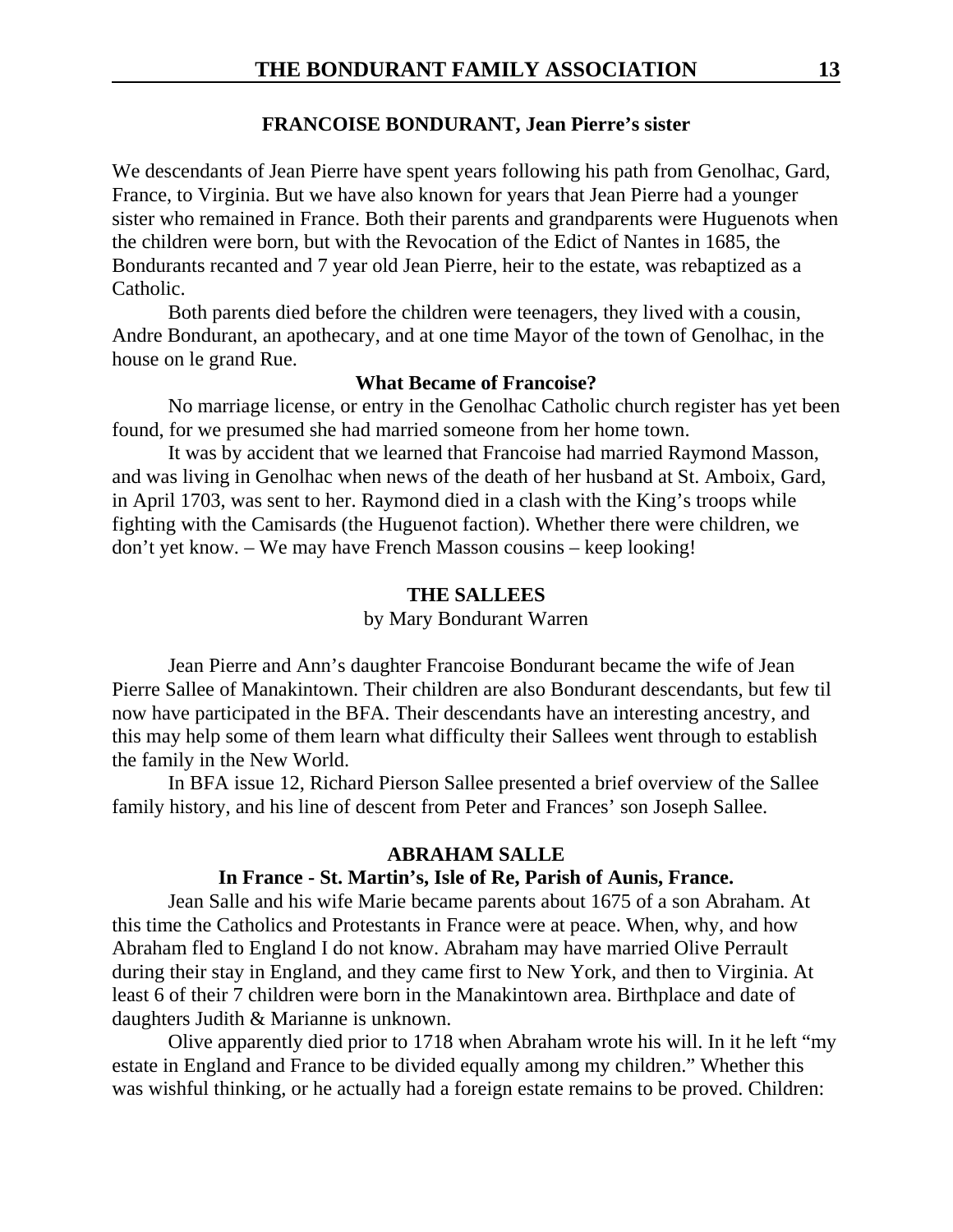Judith, no further information

Abraham II, born 3 Sept. 1700, died about 1780, married Magdalene Amonet, 5 children. Jacob born about 1701

Isaac born about 1803

Jean Pierre/Peter born about 1705 in Manakintown, and married **Francoise Bondurant**. Guillaume/William, born July 1706 in Henrico Co., VA., married Elizabeth Givaudan, 3 children.

Olive Magdalene, may have married an Agee

# **JEAN PIERRE or PETER SALLEE**

I don't have the date that Peter married Francoise Bondurant, but it would have been about 1733 in Henrico Co., VA, soon after Jean Pierre Bondurant's family moved to their new land near present Midlothian, VA.

Peter received by his father's will, land which bordered "the French Line" established by the Virginia government when they set aside 10,000 acres at Manakintown for the immigrant French.

Peter's own will was signed 24 Dec. 1750, and proved 27 Nov. 1752 in Cumberland Co., VA, just upriver from Manakintown. The will disclosed that Peter owned 400 acres on Troublesome Creek in Albemarle Co., VA, which was to be divided between his sons Abraham and Isaac, the two eldest.

Francoise/Frances Bondurant Sallee, his widow, died about Nov. 1777 in Powhatan Co., VA, leaving a will. Their children in birth order:

**Isaac** born 5 Oct. 1734, Manakintowne, married 6 May 1759,Elizabeth Bryant, daughter of James Bryand and Elizabeth LeFevre. Son

Henry Salle, born 18 March 1768 Buckingham Co., VA, died before 1860 in Montgomery Co., MO. He married 31 Jan. 1793 in Buckingham Co., VA, Martha Mary Pauline "Patty" or "Polly" Bondurant.

**Abraham**, born 18 Nov. 1736, Manakintowne, died after 1753 when he married Elizabeth Woodson. *Did they have any children?*

**Marie** or **Mary**, born 1 Oct. 1741, Manakintown, died after 1815. She married 7 May 1760, Daniel Trabue. One known child, David Trabue, born 9 Oct. 1768, died 8 April 1842, married 17 May 1792, Powhatan Co., Judith Sallee, born 29 Sept. 1770 VA, died 28April 1841 Jessamine Co., KY. *Did they have any children?*

**Jacob Bondurant**, born 9 Feb. 1744, Manakintown, died 31 Oct. 1800, Buckingham Co., VA. Married about 1766 Mildred Karenhappuck Maxey, born about 1749 Cumberland Co., VA, died about 1784 in Buckingham Co., VA, daughter of William Henry Maxey and Mary Elizabeth Sublett. Their children:

Abraham, born 2 Feb. 1767, married Lucinda Hayden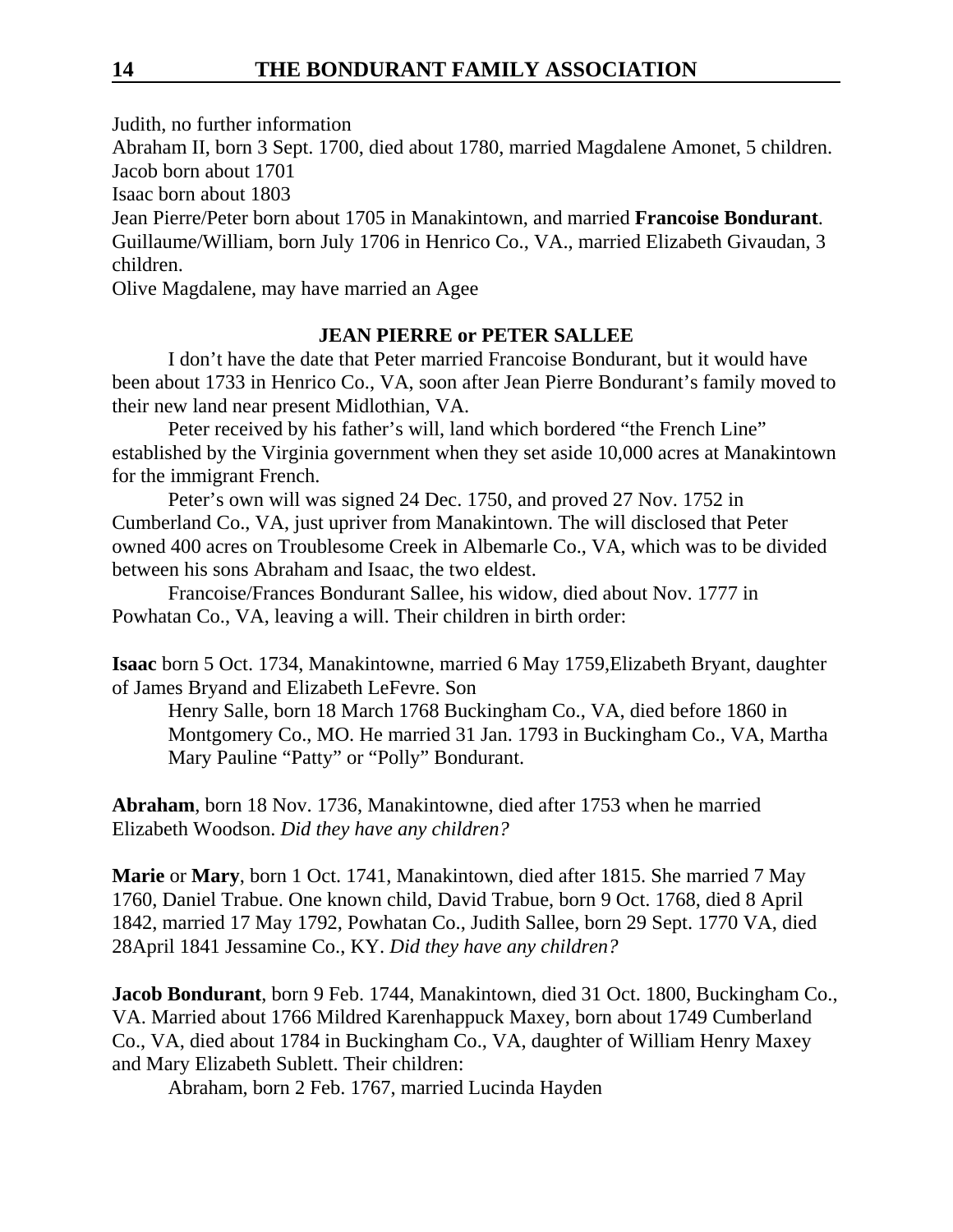Jacob Bondurant, Jr., born 5 Feb. 1770, married Johanna South William, born 13 Dec. 1771 Buckingham Co., VA, died 9 March 1831 Jessamine Co., KY, married 25 May 1796 Fayette Co., KY, Elizabeth Smith Obedience, born 23 Oct. 1773 Joseph born 6 Aug. 1775 George Edward Maxey, born 25 Dec. 1776 Buckingham Co., VA, died 18 Dec. 1851, Calloway Co., MO, married Magdalene Cecilia Ann Moseley Frances Jane, born 7 Dec. 1778 Buckingham Co., VA, die 13 April 1866, Salt River, MO, married Edward Carter Dingle Keziah, born 4 Nov. 1780 VA, married Isaac Sallee Karenhappuck, born 9 April 1782 Buckingham Co., VA, married 17 April 1806 Powhatan Co., VA, Richard Bass Nancy, born 14 Nov. 1783 Buckingham Co., Va, died 6 Nov. 1859 Adair Co., KY, married 5 May 1808 Adair Co., KY, William Henry Reynolds Abishai Henry, no further information.

**Joseph**, born 9 March 1746 Manakintown, died 12 Dec. 1812 Jessamine Co., KY, married about 1770 Jemima Maxey. Children:

William, married 15 Oct. 1796 Powhatan Co., VA, Frances Carter George, married 8 April 1796 Powhatan Co., VA, Lucy Davis Frances, married Uriah Proctor Benjamin, no more information Mary Ann, died Jessamine Co., KY, married 15 Dec. 1791 Powhatan Co., VA, Henry Maxey Peter, Jr., no more information John, died before 23 Nov. 1815 Powhatan Co., Va, married 16 June 1803 there, Susannah Goode Edward, no more information Judith, born 29 Sept. 1770 VA, died 28 April 1841, Jessamine Co., KY, married 17 May 1792 Powhatan Co., VA, David Trabue, son of Marie Sallee and Daniel Trabue. Joseph, Jr., born about 1775, died before 1815 Jessamine Co., KY, married 19 Oct. 1795, Judith Pankey Powhatan Co., VA.

**Judith**, born 25 Oct. 1749 Cumberland Co., VA. *Did she marry and have children?* She was not mentioned in her mother's will, nor was she baptized like the other children at King William Parish church.

It is interesting to see that over these first two generations, many of the children of Abraham Sallee married spouses who were from other Huguenot families of Manakintown. This seemed to continue, as some wed their Sallee cousins, both in Virginia and elsewhere. "Blood is thicker than water."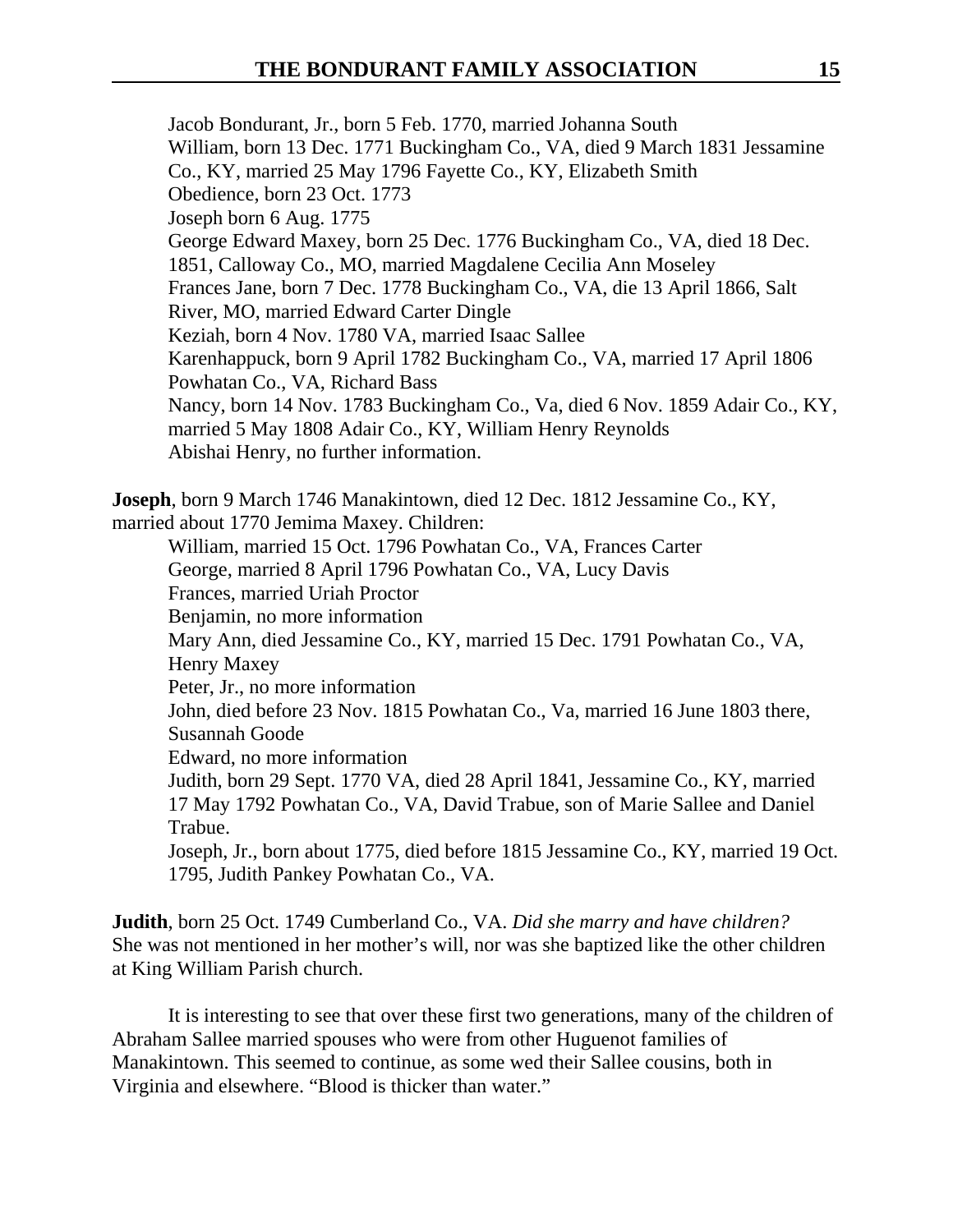Of the five children of Jean Pierre and Ann Tanner Bondurant, only Frances and Peter Sallee seemed to have lived most of their lives in the Manakintown area. Sallee Creek, a tributary of James River, retains their name.

The original Huguenot reserve, 10,000 acres of land, lay in Henrico Co., VA, on the south side of James River. Henrico was subdivided, with the eastern portion retaining the name, and the Manakin area being cut off into newly created Goochland, with land on both sides of James River. Goochland was soon subdivided with land on the south of the river formed into Cumberland Co.

Cumberland Co. soon lost the Manakin area when Powhatan Co. was formed from its easternportion. Moving westward the next county was Albemarle, which was given land on both sides of James River. Its lands on south of the James River was cut off to form Buckingham Co., VA, and it was here that most of Jean Pierre and Ann's children settled and died, all except except Frances and Peter Sallee.

But you can see the Sallee children, following their Bondurant cousins up the James River, then moving into Kentucky Co., VA, which ultimately became the state of Kentucky, and from there scattering to the south and west.

| Generation 3        | Generation 4               |
|---------------------|----------------------------|
| Henry               | Rhoda                      |
|                     | Moses Edward               |
|                     | Isaac Huffman              |
|                     | William Henry              |
| George Edward Maxey | <b>Thomas Moseley</b>      |
| Abishai Henry       | Robert E.                  |
| Nancy               | Martha Ann Sallee Reynolds |
| John                | John Thomas G.             |
| Joseph, Jr.         | <b>Edward Maxey</b>        |
|                     |                            |

In the data base we have further information on these of Peter Sallee's children:

#### **Can you help fill in this Sallee or Salle lineage?**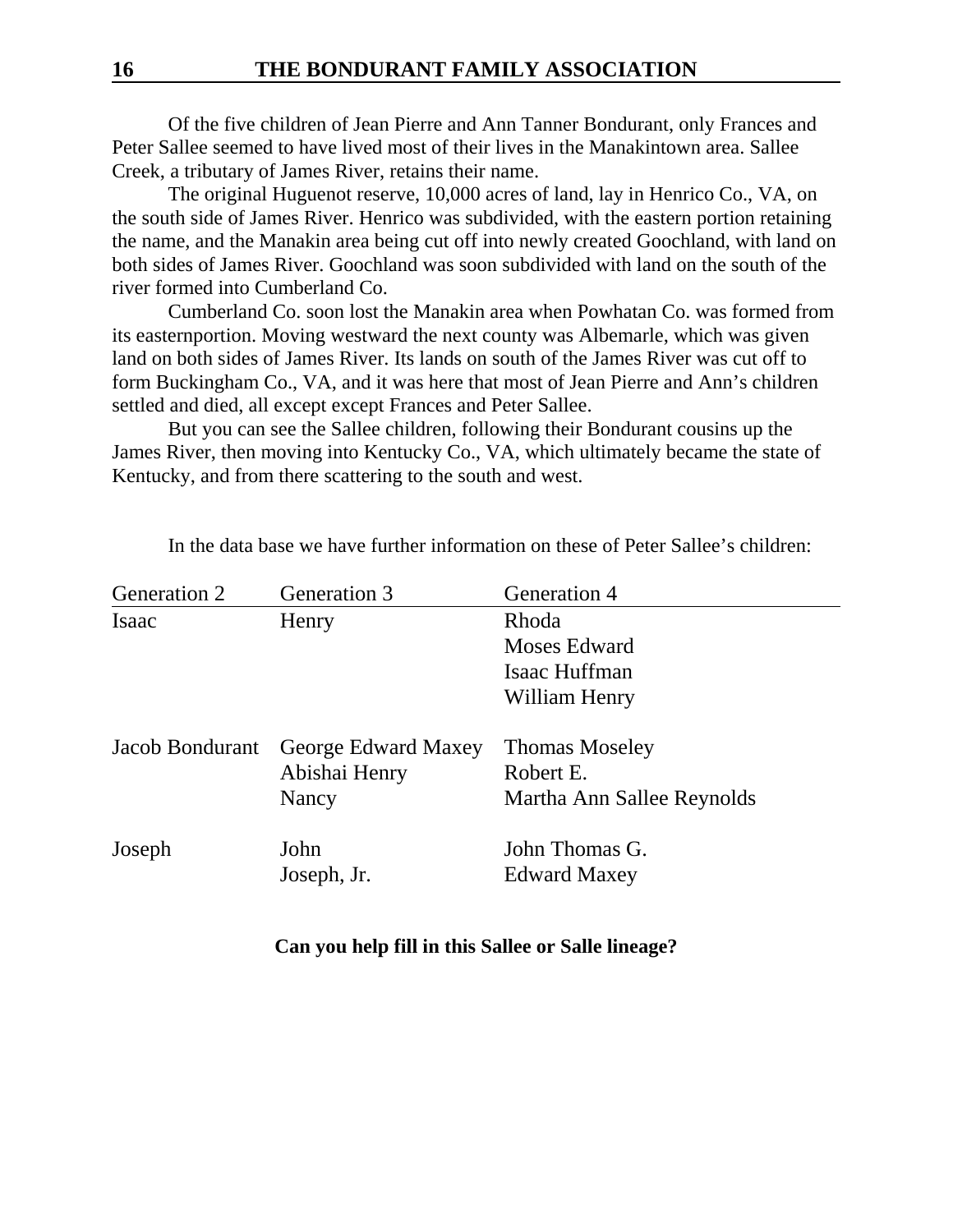# **THE BONDURANTS OF AMERICA -- Jean Pierre and Ann**

By Mary Bondurant Warren, with Ruby Talley Smith and Amy Warren Sanders *The Bondurants' "First Hundred Years" in Virginia.*

 Here is the story of Huguenot Jean Pierre Bondurant's life after he landed in 1700 at Jamestown. How did this French exile adapt to an English-speaking society? What was his life like in the colony? Meet his wife Ann Tanner, and learn more about their five children, and grandchildren. Watch the Bondurant family grow with the colony, move into new lands, and new occupations.

A "Sentimental Journey" takes you to places important in the family history.

Hardbound, 218 pages including maps, photographs, illustrations, and a full name index. **\$35.00.** 

# **THE BONDURANTS OF AMERICA --**

### **Ann Tanner's Ancestors**

By Mary Bondurant Warren, with Ruby Talley Smith and Amy Warren Sanders *HATCHER, JONES, LOUND & TANNER of Virginia*

*The focus of our 2010 tour in Virginia*.

Jean Pierre married into a tidewater Virginia English family, whose ancestors had been in the colony two or three generations when the Huguenots arrived. These are stories and documents relating the life of Ann's colorful ancestors. Learn about the parts they played in Virginia's early history. A "Sentimental Journey" leads you to present-day sites which once were the homes of Ann's ancestors.

Hardbound, 173 pages including maps, photographs, illustrations, and a full name index. **\$30.00**

# **THE BONDURANTS OF GÉNOLHAC, FRANCE**

By Mary Bondurant Warren

Following your suggestions, along with family history and "family trees," are included photographs of the sites and documents relating to the family, maps, and even a driving tour of our most important places.

With this hardbound, 172 page book, you can be your own tour guide, and see the sights of France at your leisure.

**Three Bondurant book set for \$75.**

# **HERITAGE PAPERS, P.O. Box 7776, Athens, GA 30604-7776**

Shipping \$8 per order; GA residents must include 7% sales tax.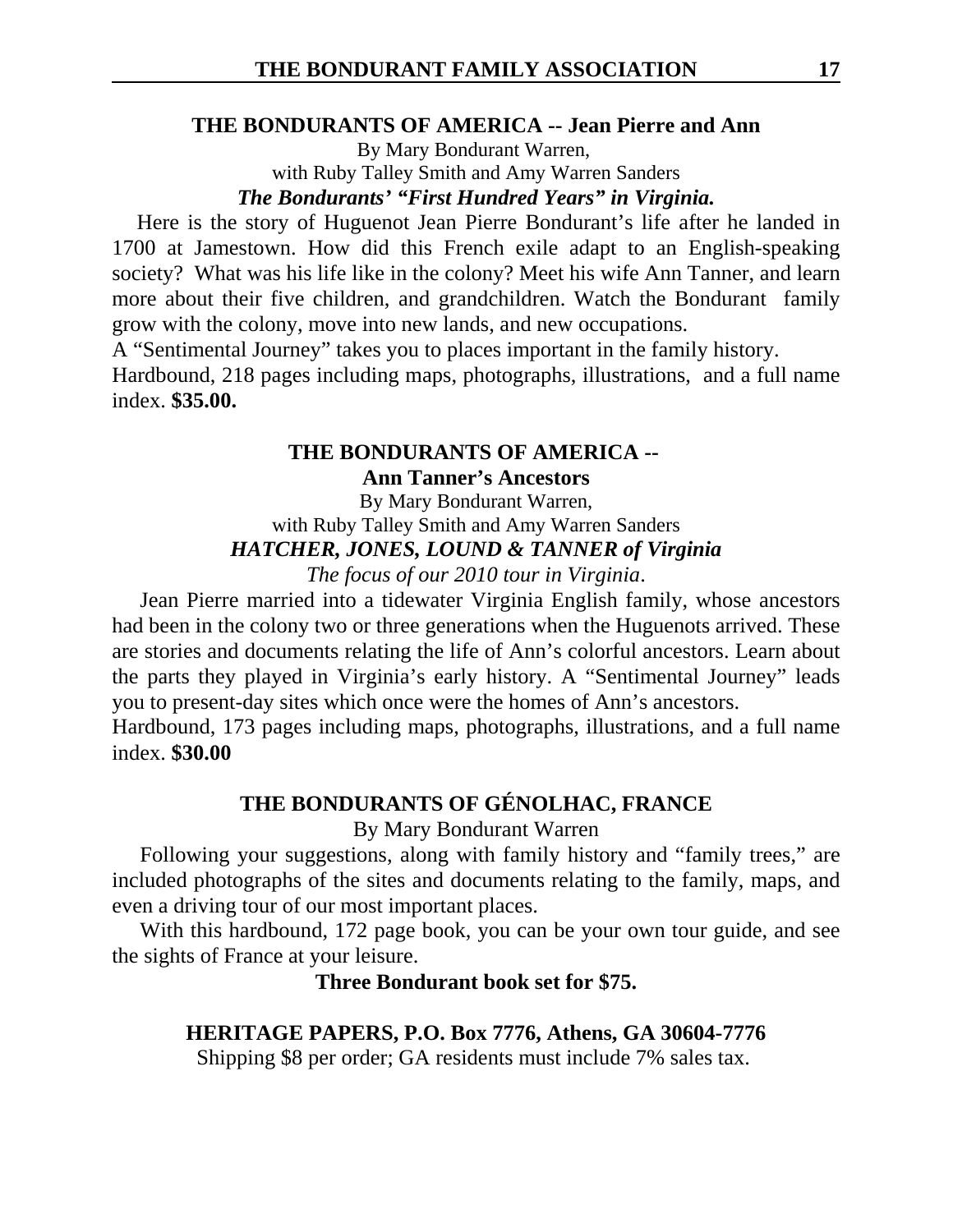# **BFA NEWSLETTERS**

If you want to complete your set of printed BFA newsletter issues, use this form to order individual issues. Please circle the issue numbers you want.

| $\cdot$ $\cdot$ $\cdot$ $\cdot$<br>m: 1/1 1 11 11 n 1<br>$\overline{a}$<br>., |                        |    |    |    |                    |    |       |    |    |        |
|-------------------------------------------------------------------------------|------------------------|----|----|----|--------------------|----|-------|----|----|--------|
| Dues for 2013 (\$20.00)                                                       |                        |    |    |    |                    | \$ |       |    |    |        |
| ** Issue 15 $@$ \$5                                                           |                        |    |    |    |                    | \$ |       |    |    |        |
| * Issue 12 $\omega$ \$10.                                                     |                        |    |    |    |                    |    |       |    |    |        |
|                                                                               | Issues $\omega$ \$2.50 |    |    |    |                    |    |       |    |    |        |
| Cost of back issues ordered:                                                  |                        |    |    |    |                    |    |       |    |    |        |
| $*$ Issue 12 costs \$10.00 $*$ Issue 15 costs \$5                             |                        |    |    |    | All others \$2.50. |    |       |    |    |        |
| 81<br>82<br>83                                                                | 84                     | 85 | 86 | 87 | 88                 | 87 | 90    | 91 | 92 |        |
| 68<br>69<br>70                                                                | 71                     | 72 | 73 | 74 | 75                 | 76 | 77    | 78 | 79 | 80     |
| 55<br>56<br>57                                                                | 58                     | 59 | 60 | 61 | 62                 | 63 | 64    | 65 | 66 | 67     |
| 42<br>43<br>44                                                                | 45                     | 46 | 47 | 48 | 49                 | 50 | 51    | 52 | 53 | 54     |
| 29<br>30<br>31                                                                | 32                     | 33 | 34 | 35 | 36                 | 37 | 38    | 39 | 40 | 41     |
| 18<br>16<br>17                                                                | 19                     | 20 | 21 | 22 | 23                 | 24 | 25    | 26 | 27 | 28     |
| 1 to 5 (one issue) 6                                                          |                        | 7  | 8  | 9  | 10                 | 11 | $12*$ | 13 | 14 | $15**$ |

Total (check payable to the Bondurant Family Association)  $\qquad$  \$

# Mail to: **Mary B. Warren, 750 Glenwood Drive, Athens, GA 30606-4628**

Name

Address

City, State, Zip Code

Telephone (with area code)

E-mail address

**DO YOU WANT TO RECEIVE YOUR 2013 ISSUES BY E-MAIL? Yes No**

\_\_\_\_\_\_\_\_\_\_\_\_\_\_\_\_\_\_\_\_\_\_\_\_\_\_\_\_\_\_\_\_\_\_\_\_\_\_\_\_\_\_\_\_\_\_\_\_\_\_\_\_\_\_\_\_\_\_\_\_\_\_\_\_\_